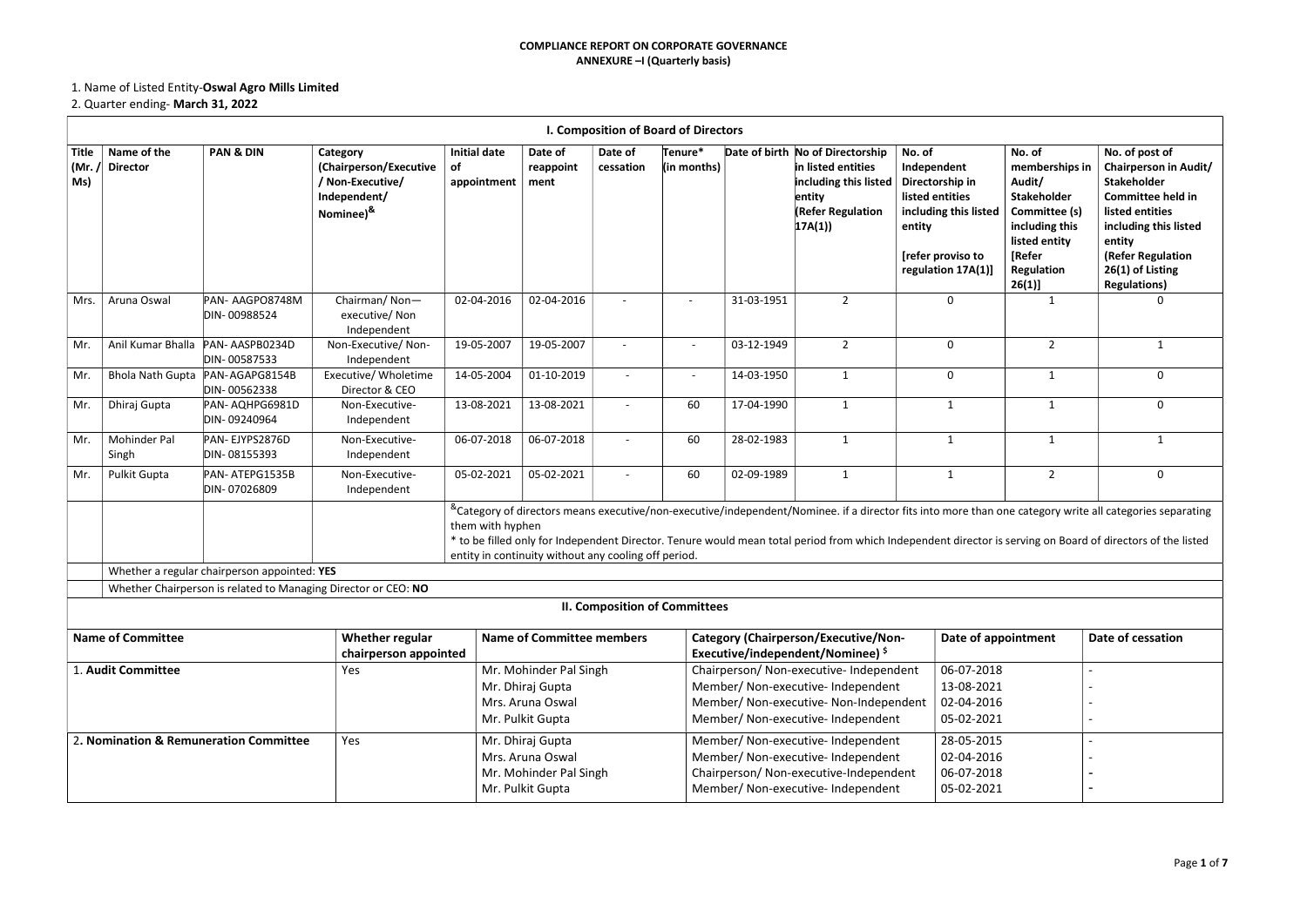| 3. Risk Management Committee (if applicable)                                                           |                                                                                                            |                                                                                                                                       |                                             | <b>Not Applicable</b>                             |                                                                                                                                                                                                                                |       |                                   |
|--------------------------------------------------------------------------------------------------------|------------------------------------------------------------------------------------------------------------|---------------------------------------------------------------------------------------------------------------------------------------|---------------------------------------------|---------------------------------------------------|--------------------------------------------------------------------------------------------------------------------------------------------------------------------------------------------------------------------------------|-------|-----------------------------------|
| 4. Stakeholders Relationship Committee                                                                 | Yes                                                                                                        | Mr. Anil Kumar Bhalla                                                                                                                 |                                             | 13-08-2014<br>Chairperson/ Non-Executive Director |                                                                                                                                                                                                                                |       |                                   |
|                                                                                                        |                                                                                                            | Mr. Bhola Nath Gupta                                                                                                                  |                                             | Member/Executive<br>13-08-2014                    |                                                                                                                                                                                                                                |       |                                   |
|                                                                                                        |                                                                                                            | Mr. Pulkit Gupta                                                                                                                      |                                             | Non-executive- Independent                        | 05-02-2021                                                                                                                                                                                                                     |       |                                   |
| 5. Corporate Social Responsibility Committee                                                           | Yes                                                                                                        | Mr. Anil Kumar Bhalla                                                                                                                 |                                             |                                                   | 02-04-2016<br>Member/ Non-Executive/ Non-Independent                                                                                                                                                                           |       |                                   |
|                                                                                                        |                                                                                                            | Mrs. Aruna Oswal                                                                                                                      |                                             | Chairperson/Non-Executive                         | 02-04-2016                                                                                                                                                                                                                     |       |                                   |
|                                                                                                        |                                                                                                            | Mr. Pulkit Gupta                                                                                                                      |                                             | Member/ Non-executive- Independent                | 05-02-2021                                                                                                                                                                                                                     |       |                                   |
|                                                                                                        |                                                                                                            |                                                                                                                                       |                                             |                                                   | <sup>\$</sup> Category of directors means executive/non-executive/independent/Nominee. if a director fits into more than one category write all                                                                                |       |                                   |
|                                                                                                        |                                                                                                            | categories separating them with hyphen                                                                                                |                                             |                                                   |                                                                                                                                                                                                                                |       |                                   |
|                                                                                                        |                                                                                                            |                                                                                                                                       | III. Meeting of Board of Directors          |                                                   |                                                                                                                                                                                                                                |       |                                   |
| Date(s) of Meeting (if any) in                                                                         | Date(s) of Meeting (if any) in the                                                                         | Whether requirement of quorum                                                                                                         | <b>Number of Directors present</b>          |                                                   | <b>Number of Independent Directors</b>                                                                                                                                                                                         |       | Maximum gap between any two       |
| the previous quarter                                                                                   | relevant quarter                                                                                           | met*                                                                                                                                  | (including Independent Director)            |                                                   | attending the meeting                                                                                                                                                                                                          |       | consecutive (in number of days)   |
| 11-11-2021                                                                                             | 11-02-2022                                                                                                 | Yes                                                                                                                                   | 5                                           |                                                   | $\overline{\mathbf{3}}$                                                                                                                                                                                                        | 91    |                                   |
| *to be filled only for the relevant quarter                                                            |                                                                                                            |                                                                                                                                       |                                             |                                                   |                                                                                                                                                                                                                                |       |                                   |
|                                                                                                        |                                                                                                            |                                                                                                                                       | <b>IV. Meeting of Committees</b>            |                                                   |                                                                                                                                                                                                                                |       |                                   |
| Date(s) of meeting of the                                                                              | Whether requirement of                                                                                     | <b>Number of Directors present</b>                                                                                                    | <b>Number of Independent Directors</b>      |                                                   | Date(s) of meeting of the committee                                                                                                                                                                                            |       | Maximum gap between any two       |
| committee in the relevant                                                                              | Quorum met (details)*                                                                                      | (including Independent Director)                                                                                                      | attending the meeting                       |                                                   | in the previous quarter                                                                                                                                                                                                        |       | consecutive meetings in number of |
| quarter                                                                                                |                                                                                                            |                                                                                                                                       |                                             |                                                   |                                                                                                                                                                                                                                | days* |                                   |
| <b>Audit Committee</b>                                                                                 |                                                                                                            |                                                                                                                                       |                                             |                                                   |                                                                                                                                                                                                                                |       |                                   |
| 11-02-2022                                                                                             | Yes                                                                                                        | $\overline{4}$                                                                                                                        | 3                                           |                                                   | 11-11-2021                                                                                                                                                                                                                     | 91    |                                   |
| <b>Nomination and Remuneration Committee</b>                                                           |                                                                                                            |                                                                                                                                       |                                             |                                                   |                                                                                                                                                                                                                                |       |                                   |
|                                                                                                        |                                                                                                            |                                                                                                                                       |                                             |                                                   | 10-11-2021                                                                                                                                                                                                                     |       |                                   |
| <b>Corporate Social Responsibility Committee</b>                                                       |                                                                                                            |                                                                                                                                       |                                             |                                                   |                                                                                                                                                                                                                                |       |                                   |
| 11-02-2022                                                                                             | Yes                                                                                                        | $\overline{2}$                                                                                                                        |                                             |                                                   |                                                                                                                                                                                                                                |       |                                   |
| <b>Stakeholders Relationship Committee</b>                                                             |                                                                                                            |                                                                                                                                       |                                             |                                                   |                                                                                                                                                                                                                                |       |                                   |
| 10-01-2022                                                                                             | Yes                                                                                                        | $\overline{2}$                                                                                                                        | 0                                           |                                                   | 17-11-2021                                                                                                                                                                                                                     |       |                                   |
| 09-03-2022                                                                                             | Yes                                                                                                        |                                                                                                                                       |                                             |                                                   | 23-12-2021                                                                                                                                                                                                                     |       |                                   |
|                                                                                                        |                                                                                                            | * This information has to be mandatorily be given for audit committee, for rest of the committees giving this information is optional |                                             |                                                   |                                                                                                                                                                                                                                |       |                                   |
|                                                                                                        |                                                                                                            |                                                                                                                                       | V. Related Party Transactions (Annexure I)  |                                                   |                                                                                                                                                                                                                                |       |                                   |
| Subject                                                                                                |                                                                                                            |                                                                                                                                       |                                             |                                                   | <b>Compliance status (Yes/No/NA)</b>                                                                                                                                                                                           |       |                                   |
|                                                                                                        |                                                                                                            |                                                                                                                                       |                                             |                                                   | (refer note below)                                                                                                                                                                                                             |       |                                   |
| Whether prior approval of audit committee obtained                                                     |                                                                                                            |                                                                                                                                       |                                             | Yes                                               |                                                                                                                                                                                                                                |       |                                   |
| Whether shareholder approval obtained for material RPT                                                 |                                                                                                            |                                                                                                                                       |                                             | Yes                                               |                                                                                                                                                                                                                                |       |                                   |
| Whether details of RPT entered into pursuant to omnibus approval have been reviewed by Audit Committee |                                                                                                            |                                                                                                                                       |                                             | Yes                                               |                                                                                                                                                                                                                                |       |                                   |
|                                                                                                        |                                                                                                            |                                                                                                                                       |                                             |                                                   |                                                                                                                                                                                                                                |       |                                   |
| Note:                                                                                                  |                                                                                                            |                                                                                                                                       |                                             |                                                   |                                                                                                                                                                                                                                |       |                                   |
|                                                                                                        |                                                                                                            |                                                                                                                                       |                                             |                                                   | 1 In the column "Compliance Status", compliance or non-compliance may be indicated by Yes/No/N.A. For example, if the Board has been composed in accordance with the requirements of Listing Regulations, "Yes" may be indicat |       |                                   |
|                                                                                                        | Similarly, in case the Listed Entity has no related party transactions, the words "N.A." may be indicated. |                                                                                                                                       |                                             |                                                   |                                                                                                                                                                                                                                |       |                                   |
|                                                                                                        | 2 If status is "No" details of non-compliance may be given here.                                           |                                                                                                                                       |                                             |                                                   |                                                                                                                                                                                                                                |       |                                   |
|                                                                                                        |                                                                                                            |                                                                                                                                       | <b>Affirmations - Website (Annexure II)</b> |                                                   |                                                                                                                                                                                                                                |       |                                   |

| -Sr | Nten⊾ | <b>Compliance</b> | $\cdots$<br>. .<br>∶is "No′<br>" details of non-compliance may be<br>* status is | <b>Web</b><br>address |
|-----|-------|-------------------|----------------------------------------------------------------------------------|-----------------------|

| e | Maximum gap between any two<br>consecutive meetings in number of |  |
|---|------------------------------------------------------------------|--|
|   | days*                                                            |  |
|   |                                                                  |  |
|   | 91                                                               |  |
|   |                                                                  |  |
|   |                                                                  |  |
|   |                                                                  |  |
|   |                                                                  |  |
|   |                                                                  |  |
|   |                                                                  |  |
|   |                                                                  |  |
|   |                                                                  |  |
|   |                                                                  |  |
|   |                                                                  |  |
|   |                                                                  |  |
|   |                                                                  |  |
|   |                                                                  |  |
|   | of Listing Regulations, "Yes" may be indicated.                  |  |
|   |                                                                  |  |
|   | <b>Web address</b>                                               |  |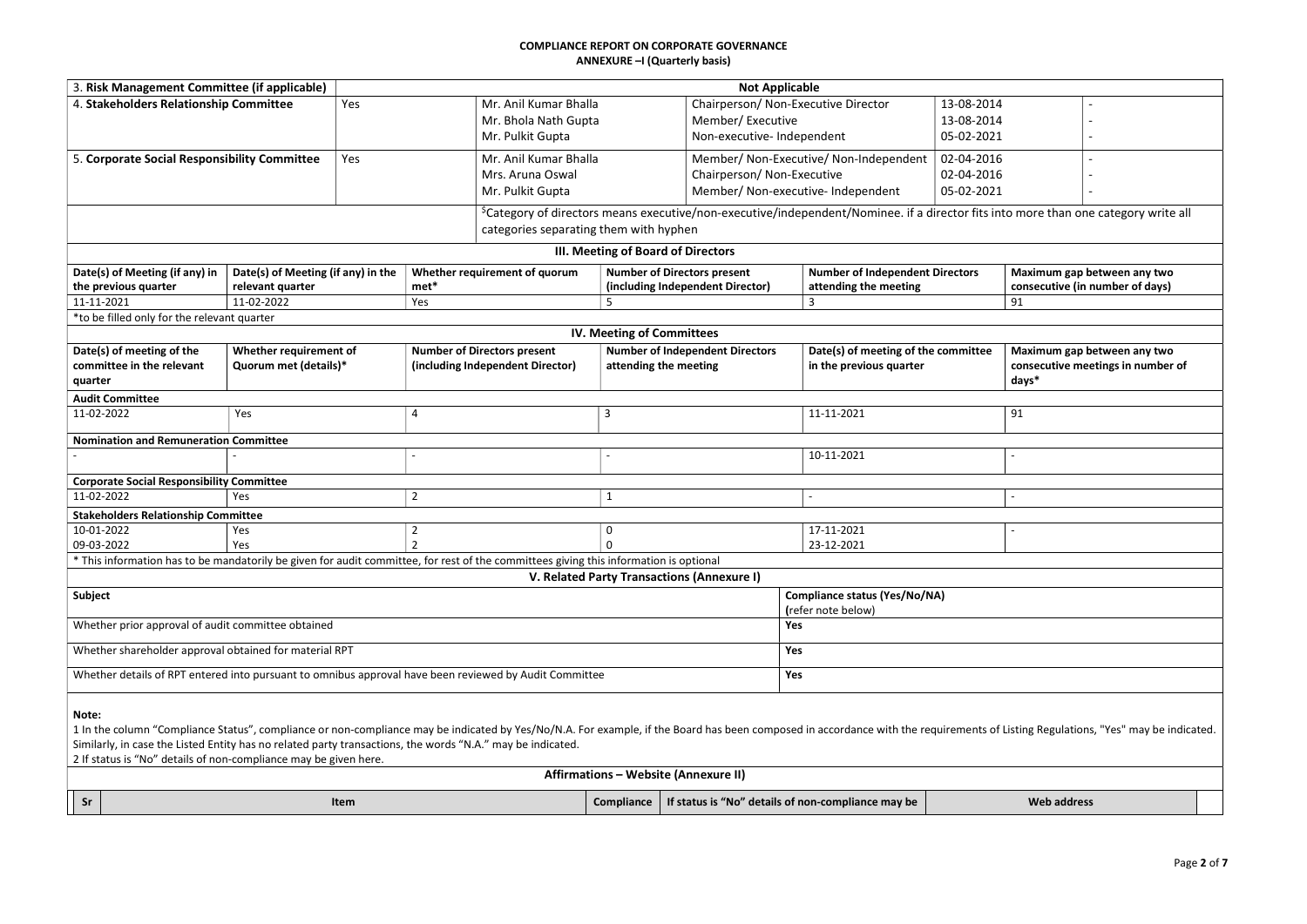|              |                                                                                                                                                                                                                                                                                | status<br>(Yes/No/NA              | given here. |                                |
|--------------|--------------------------------------------------------------------------------------------------------------------------------------------------------------------------------------------------------------------------------------------------------------------------------|-----------------------------------|-------------|--------------------------------|
|              |                                                                                                                                                                                                                                                                                |                                   |             |                                |
|              | Details of business                                                                                                                                                                                                                                                            | Yes                               |             | http://www.oswalagromills.com/ |
| $\mathbf{2}$ | Terms and conditions of appointment of independent directors                                                                                                                                                                                                                   | Yes                               |             | http://www.oswalagromills.com/ |
| 3            | Composition of various committees of board of directors                                                                                                                                                                                                                        | Yes                               |             | http://www.oswalagromills.com/ |
| 4            | Code of conduct of board of directors and senior management personnel                                                                                                                                                                                                          | Yes                               |             | http://www.oswalagromills.com/ |
| 5            | Details of establishment of vigil mechanism/ Whistle Blower policy                                                                                                                                                                                                             | Yes                               |             | http://www.oswalagromills.com/ |
| 6            | Criteria of making payments to non-executive directors                                                                                                                                                                                                                         | Yes                               |             | http://www.oswalagromills.com/ |
|              | Policy on dealing with related party transactions                                                                                                                                                                                                                              | Yes                               |             | http://www.oswalagromills.com/ |
| 8            | Policy for determining 'material' subsidiaries                                                                                                                                                                                                                                 | Yes                               |             | http://www.oswalagromills.com/ |
| 9            | Details of familiarization programmes imparted to independent directors                                                                                                                                                                                                        | Yes                               |             | http://www.oswalagromills.com/ |
| 10           | Contact information of the designated officials of the listed entity who are responsible for<br>assisting and handling investor grievances                                                                                                                                     | Yes                               |             | http://www.oswalagromills.com/ |
| 11           | email address for grievance redressal and other relevant details                                                                                                                                                                                                               | Yes                               |             | http://www.oswalagromills.com/ |
| 12           | <b>Financial results</b>                                                                                                                                                                                                                                                       | Yes                               |             | http://www.oswalagromills.com/ |
| 13           | Shareholding pattern                                                                                                                                                                                                                                                           | Yes                               |             | http://www.oswalagromills.com/ |
|              | Details of agreements entered into with the media companies and/or their associates                                                                                                                                                                                            | <b>NA</b>                         |             |                                |
|              | Schedule of analyst or institutional investor meet and presentations made<br>15   by the listed entity to analysts or institutional investors simultaneously with<br>submission to stock exchange                                                                              | <b>NA</b>                         |             |                                |
| 16           | New name and the old name of the listed entity                                                                                                                                                                                                                                 | <b>NA</b>                         |             |                                |
| 17           | Advertisements as per regulation 47 (1)                                                                                                                                                                                                                                        | Yes                               |             | http://www.oswalagromills.com/ |
| 18           | Credit rating or revision in credit rating obtained                                                                                                                                                                                                                            | <b>NA</b>                         |             |                                |
| 19           | Separate audited financial statements of each subsidiary of the listed entity<br>in respect of a relevant financial year                                                                                                                                                       | <b>NA</b>                         |             |                                |
| 20           | Whether company has provided information under separate section on its website as per<br>Regulation 46(2)                                                                                                                                                                      | Yes                               |             | http://www.oswalagromills.com/ |
| 21           | Materiality Policy as per Regulation 30                                                                                                                                                                                                                                        | Yes                               |             | http://www.oswalagromills.com/ |
| 22           | Dividend Distribution policy as per Regulation 43A (as applicable)                                                                                                                                                                                                             | <b>NA</b>                         |             |                                |
| 23           | It is certified that these contents on the website of the listed entity are correct                                                                                                                                                                                            | Yes                               |             | http://www.oswalagromills.com/ |
|              |                                                                                                                                                                                                                                                                                | <b>VI. Affirmations - Website</b> |             |                                |
|              | 1. The composition of Board of Directors is in terms of SEBI (Listing obligations and disclosure requirements) Regulations, 2015. Yes<br>2. The composition of the following committees is in terms of SEBI(Listing obligations and disclosure requirements) Regulations, 2015 |                                   |             |                                |
|              | a. Audit Committee-Yes                                                                                                                                                                                                                                                         |                                   |             |                                |

a. Audit Committee-Yes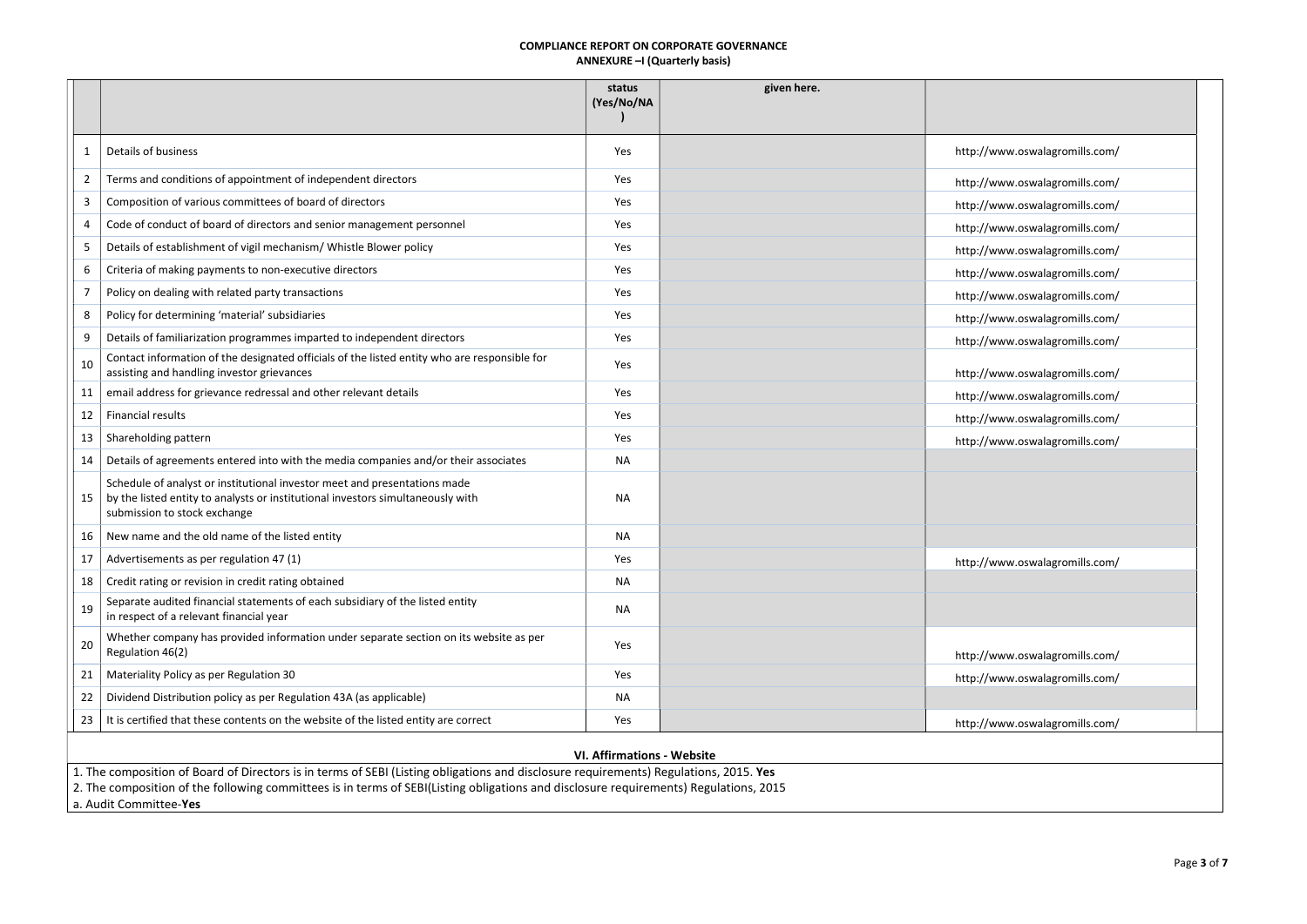b. Nomination & remuneration committee- Yes

c. Stakeholders relationship committee- Yes

d. Risk management committee (applicable to the top 100 listed entities)-N.A.

3. The committee members have been made aware of their powers, role and responsibilities as specified in SEBI (Listing obligations and disclosure requirements) Regulation

4. The meetings of the board of directors and the above committees have been conducted in the manner as specified in SEBI (Listing obligations and disclosure requiremen 5. This report and/or the report submitted in the previous quarter have been placed before Board of Directors. -Yes

Any comments/observations/advice of Board of Directors may be mentioned here: No comments/ observations from Board of Directors

For Oswal Agro Mills Limited

# Gopal Company Secretary & Compliance Officer

#### Date: 19-04-2022

Place: Delhi

| If status is "No" details of non-compliance may be given here. |  |  |
|----------------------------------------------------------------|--|--|
|                                                                |  |  |
|                                                                |  |  |
|                                                                |  |  |
|                                                                |  |  |
|                                                                |  |  |
|                                                                |  |  |
|                                                                |  |  |
|                                                                |  |  |
|                                                                |  |  |
|                                                                |  |  |
|                                                                |  |  |
|                                                                |  |  |
|                                                                |  |  |
|                                                                |  |  |
|                                                                |  |  |
|                                                                |  |  |
|                                                                |  |  |
|                                                                |  |  |
|                                                                |  |  |
|                                                                |  |  |

|              | <b>Annual Affirmations</b>                                                                                           |                          |                                     |                              |  |  |
|--------------|----------------------------------------------------------------------------------------------------------------------|--------------------------|-------------------------------------|------------------------------|--|--|
| Sr           | <b>Particulars</b>                                                                                                   | <b>Regulation Number</b> | Compliance<br>status<br>(Yes/No/NA) | If status is "No" details of |  |  |
| $\mathbf{1}$ | Independent director(s) have been appointed in terms of specified criteria of 'independence'<br>and/or 'eligibility' | $16(1)(b)$ & $25(6)$     | Yes                                 |                              |  |  |
| 2            | Board composition                                                                                                    | 17(1), 17(1A) & 17(1B)   | <b>Yes</b>                          |                              |  |  |
| 3            | Meeting of Board of directors                                                                                        | 17(2)                    | Yes                                 |                              |  |  |
| 4            | Quorum of Board meeting                                                                                              | 17(2A)                   | Yes                                 |                              |  |  |
| 5            | <b>Review of Compliance Reports</b>                                                                                  | 17(3)                    | Yes                                 |                              |  |  |
| 6            | Plans for orderly succession for appointments                                                                        | 17(4)                    | Yes                                 |                              |  |  |
| 7            | Code of Conduct                                                                                                      | 17(5)                    | Yes                                 |                              |  |  |
| 8            | Fees/compensation                                                                                                    | 17(6)                    | Yes                                 |                              |  |  |
| 9            | Minimum Information                                                                                                  | 17(7)                    | Yes                                 |                              |  |  |
| 10           | <b>Compliance Certificate</b>                                                                                        | 17(8)                    | Yes                                 |                              |  |  |
| 11           | Risk Assessment & Management                                                                                         | 17(9)                    | Yes                                 |                              |  |  |
| 12           | Performance Evaluation of Independent Directors                                                                      | 17(10)                   | Yes                                 |                              |  |  |
| 13           | <b>Recommendation of Board</b>                                                                                       | 17(11)                   | Yes                                 |                              |  |  |
| 14           | Maximum number of Directorships                                                                                      | 17A                      | Yes                                 |                              |  |  |
| 15           | <b>Composition of Audit Committee</b>                                                                                | 18(1)                    | Yes                                 |                              |  |  |
| 16           | Meeting of Audit Committee                                                                                           | 18(2)                    | Yes                                 |                              |  |  |
| 17           | Composition of nomination & remuneration committee                                                                   | $19(1)$ & $(2)$          | Yes                                 |                              |  |  |

| ns, 2015.- <b>Yes</b>        |  |
|------------------------------|--|
| its) Regulations, 2015.- Yes |  |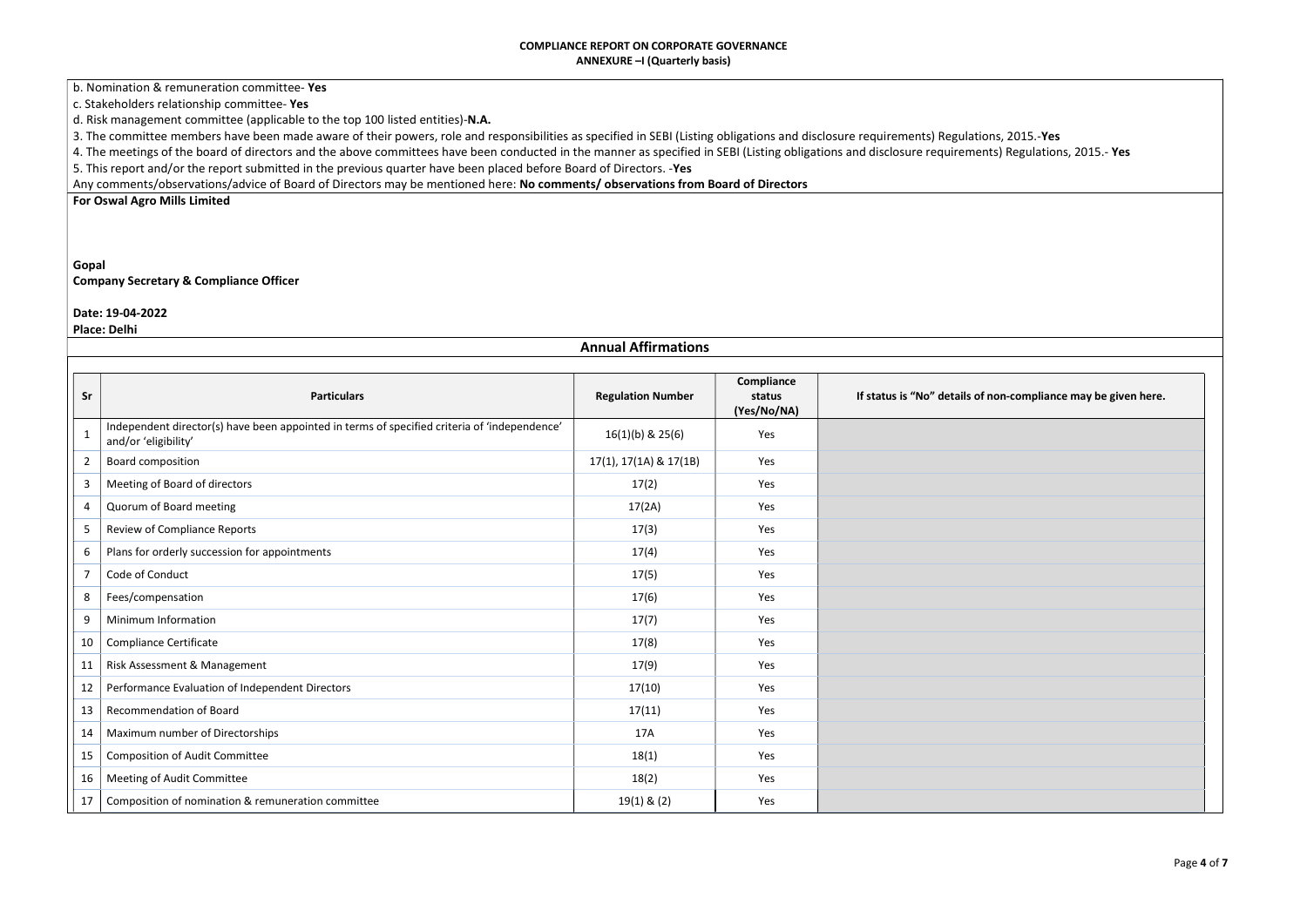| 18             | Quorum of Nomination and Remuneration Committee meeting                                                                                                               | 19(2A)                             | Yes       |                                          |
|----------------|-----------------------------------------------------------------------------------------------------------------------------------------------------------------------|------------------------------------|-----------|------------------------------------------|
| 19             | Meeting of Nomination and Remuneration Committee                                                                                                                      | 19(3A)                             | Yes       |                                          |
| 20             | Composition of Stakeholder Relationship Committee                                                                                                                     | 20(1), 20(2) & 20(2A)              | Yes       |                                          |
| 21             | Meeting of Stakeholders Relationship Committee                                                                                                                        | 20(3A)                             | Yes       |                                          |
| 22             | Composition and role of risk management committee                                                                                                                     | 21(1), (2), (3), (4)               | <b>NA</b> |                                          |
| 23             | Meeting of Risk Management Committee                                                                                                                                  | 21(3A)                             | <b>NA</b> |                                          |
| 24             | Vigil Mechanism                                                                                                                                                       | 22                                 | Yes       |                                          |
| 25             | Policy for related party Transaction                                                                                                                                  | $23(1), (1A), (5), (6), (7)$ & (8) | Yes       |                                          |
| 26             | Prior or Omnibus approval of Audit Committee for all related party transactions                                                                                       | 23(2), (3)                         | Yes       |                                          |
| 27             | Approval for material related party transactions                                                                                                                      | 23(4)                              | Yes       |                                          |
| 28             | Disclosure of related party transactions on consolidated basis                                                                                                        | 23(9)                              | Yes       |                                          |
| 29             | Composition of Board of Directors of unlisted material Subsidiary                                                                                                     | 24(1)                              | <b>NA</b> |                                          |
| 30             | Other Corporate Governance requirements with respect to subsidiary of listed entity                                                                                   | $24(2), (3), (4), (5)$ & $(6)$     | <b>NA</b> |                                          |
| 31             | Annual Secretarial Compliance Report                                                                                                                                  | 24(A)                              | Yes       |                                          |
| 32             | Alternate Director to Independent Director                                                                                                                            | 25(1)                              | Yes       |                                          |
| 33             | Maximum Tenure                                                                                                                                                        | 25(2)                              | Yes       |                                          |
| 34             | Meeting of independent directors                                                                                                                                      | $25(3)$ & $(4)$                    | Yes       |                                          |
| 35             | Familiarization of independent directors                                                                                                                              | 25(7)                              | Yes       |                                          |
| 36             | Declaration from Independent Director                                                                                                                                 | $25(8)$ & $(9)$                    | Yes       |                                          |
| 37             | D & O Insurance for Independent Directors                                                                                                                             | 25(10)                             | <b>NA</b> |                                          |
| 38             | Memberships in Committees                                                                                                                                             | 26(1)                              | Yes       |                                          |
| 39             | Affirmation with compliance to code of conduct from members of Board of Directors and<br>Senior management personnel                                                  | 26(3)                              | Yes       |                                          |
| 40             | Disclosure of Shareholding by Non-Executive Directors                                                                                                                 | 26(4)                              | Yes       |                                          |
| 41             | Policy with respect to Obligations of directors and senior management                                                                                                 | 26(2) & 26(5)                      | Yes       |                                          |
| 42             | The Listed Entity has approved Material Subsidiary Policy and the Corporate Governance<br>requirements with respect to subsidiary of Listed Entity have been complied |                                    | Yes       |                                          |
|                |                                                                                                                                                                       |                                    |           |                                          |
| 1              | Name of signatory                                                                                                                                                     |                                    |           | Anjali Aggarwal                          |
| $\overline{2}$ | Designation                                                                                                                                                           |                                    |           | Company Secretary and Compliance Officer |
|                |                                                                                                                                                                       |                                    |           |                                          |

| ice Officer |  |
|-------------|--|
|             |  |
|             |  |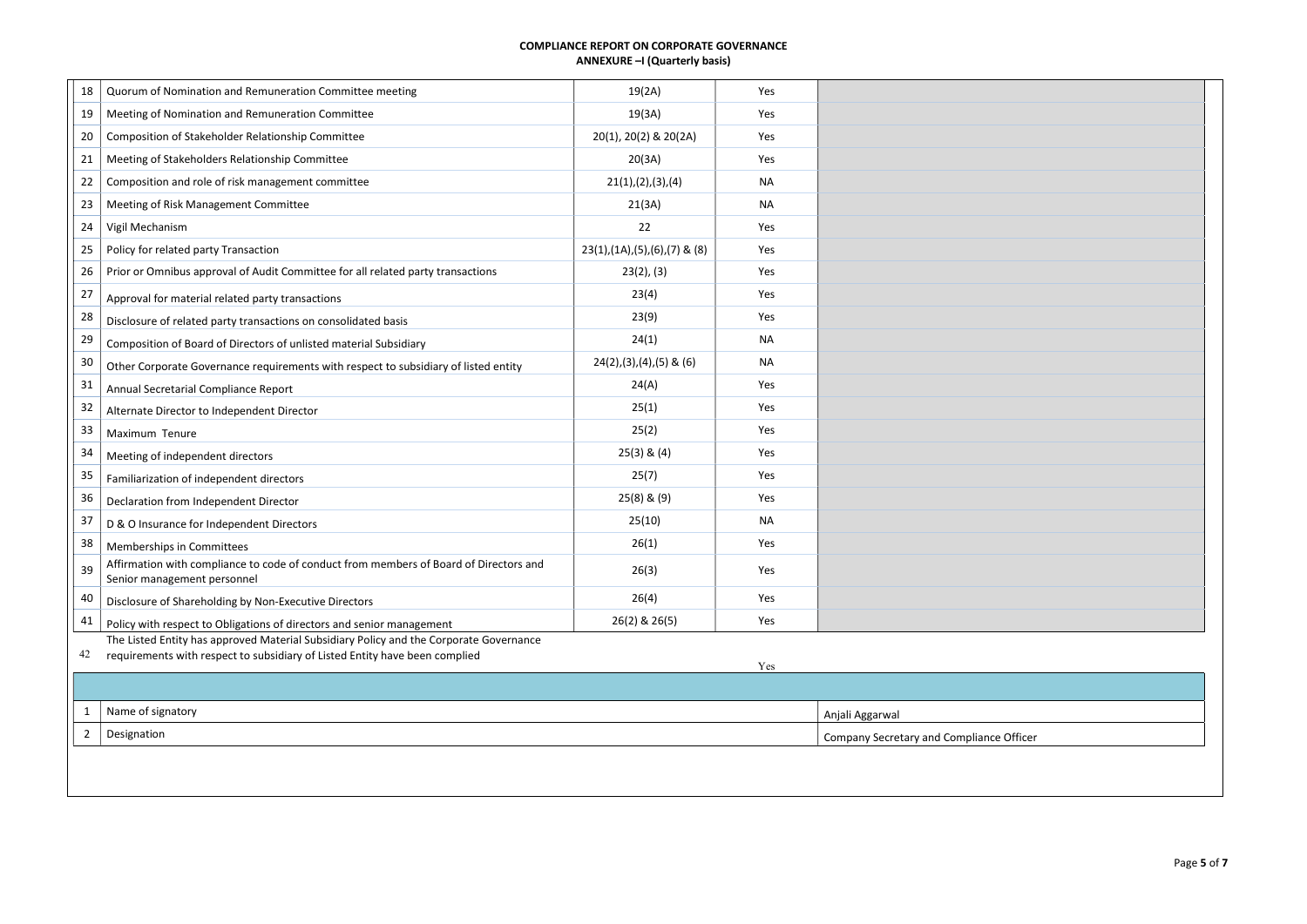|                                                                                                                                                                                        |                                             | <b>Additional Half yearly Disclosure</b>        |                                                                                      |
|----------------------------------------------------------------------------------------------------------------------------------------------------------------------------------------|---------------------------------------------|-------------------------------------------------|--------------------------------------------------------------------------------------|
|                                                                                                                                                                                        |                                             |                                                 |                                                                                      |
| Applicability of disclosure                                                                                                                                                            | Applicable                                  |                                                 |                                                                                      |
|                                                                                                                                                                                        | <b>Add Notes</b>                            |                                                 |                                                                                      |
| Reason for Non Applicability                                                                                                                                                           |                                             |                                                 |                                                                                      |
| I. Disclosure of Loans/ guarantees/comfort letters / securities etc.refer note below                                                                                                   |                                             |                                                 |                                                                                      |
| (A) Any loan or any other form of debt advanced by the listed entity directly or indirectly to                                                                                         |                                             |                                                 |                                                                                      |
| Entity                                                                                                                                                                                 | Aggregate amount advanced during six months | Balance outstanding at the end of six months    |                                                                                      |
| Promoter or any other entity controlled by them                                                                                                                                        | 0.00                                        | 0.00                                            |                                                                                      |
| Promoter Group or any other entity controlled by                                                                                                                                       |                                             |                                                 |                                                                                      |
| them                                                                                                                                                                                   | 0.00                                        | 0.00                                            |                                                                                      |
| Directors (including relatives) or any other entity                                                                                                                                    |                                             |                                                 |                                                                                      |
| controlled by them                                                                                                                                                                     | 0.00                                        | 0.00                                            |                                                                                      |
| KMPs or any other entity controlled by them                                                                                                                                            | 0.00                                        | 0.00                                            |                                                                                      |
| (B) Any guarantee / comfort letter (by whatever name called) provided by the listed entity directly or indirectly, in connection with any loan(s) or any other form of debt availed By |                                             |                                                 |                                                                                      |
| <b>Entity</b>                                                                                                                                                                          | Type (guarantee, comfort letter etc.)       | Aggregate amount of issuance during six months  | Balance outstanding at the end of six<br>months (taking into account any invocation) |
| Promoter or any other entity controlled by them                                                                                                                                        |                                             | 0   0.00                                        | 0.00                                                                                 |
| Promoter Group or any other entity controlled by                                                                                                                                       |                                             |                                                 |                                                                                      |
| them                                                                                                                                                                                   | 0                                           | 0.00                                            | 0.00                                                                                 |
| Directors (including relatives) or any other entity                                                                                                                                    |                                             |                                                 |                                                                                      |
| controlled by them                                                                                                                                                                     | $\mathbf 0$                                 | $\vert 0.00 \vert$                              | 0.00                                                                                 |
| KMPs or any other entity controlled by them                                                                                                                                            |                                             | 0   0.00                                        | 0.00                                                                                 |
| (C) Any security provided by the listed entity directly or indirectly, in connection with any loan(s) or any other form of debt availed by                                             |                                             |                                                 |                                                                                      |
| <b>Entity</b>                                                                                                                                                                          | Type of security (cash, shares etc.)        | Aggregate value of security provided during six | Balance outstanding at the end of six months                                         |
|                                                                                                                                                                                        |                                             | months                                          |                                                                                      |
| Promoter or any other entity controlled by them                                                                                                                                        |                                             | 0   0.00                                        | 0.00                                                                                 |
| Promoter Group or any other entity controlled by                                                                                                                                       |                                             |                                                 |                                                                                      |
| them                                                                                                                                                                                   | 0                                           | 0.00                                            | 0.00                                                                                 |
| Directors (including relatives) or any other entity                                                                                                                                    |                                             |                                                 |                                                                                      |
| controlled by them                                                                                                                                                                     |                                             | 0   0.00                                        | 0.00                                                                                 |
| KMPs or any other entity controlled by them                                                                                                                                            |                                             | 0   0.00                                        | 0.00                                                                                 |
| (D) Additional Information                                                                                                                                                             |                                             |                                                 | <b>Add Notes</b>                                                                     |
|                                                                                                                                                                                        |                                             |                                                 |                                                                                      |
| <b>II. Affirmations</b>                                                                                                                                                                |                                             |                                                 |                                                                                      |
| <b>Affirmations</b>                                                                                                                                                                    |                                             | <b>Compliance Status</b>                        | <b>Company Remarks</b>                                                               |
| All loans (or other form of debt), guarantees, comfort letters (by whatever name called) or securities in                                                                              |                                             |                                                 |                                                                                      |
| connection with any loan(s) (or other form of debt) given directly or indirectly by the listed entity to                                                                               |                                             | Yes                                             | <b>Add Notes</b>                                                                     |
| promoter(s), promoter group, director(s) (including their relatives), key managerial personnel (including                                                                              |                                             |                                                 |                                                                                      |
| their relatives) or any entity controlled by them are in the economic interest of the company.                                                                                         |                                             |                                                 |                                                                                      |
| Name                                                                                                                                                                                   | Parveen Chopra                              |                                                 |                                                                                      |
| Designation                                                                                                                                                                            | <b>CFO</b>                                  |                                                 |                                                                                      |
| Place                                                                                                                                                                                  | New Delhi                                   |                                                 |                                                                                      |